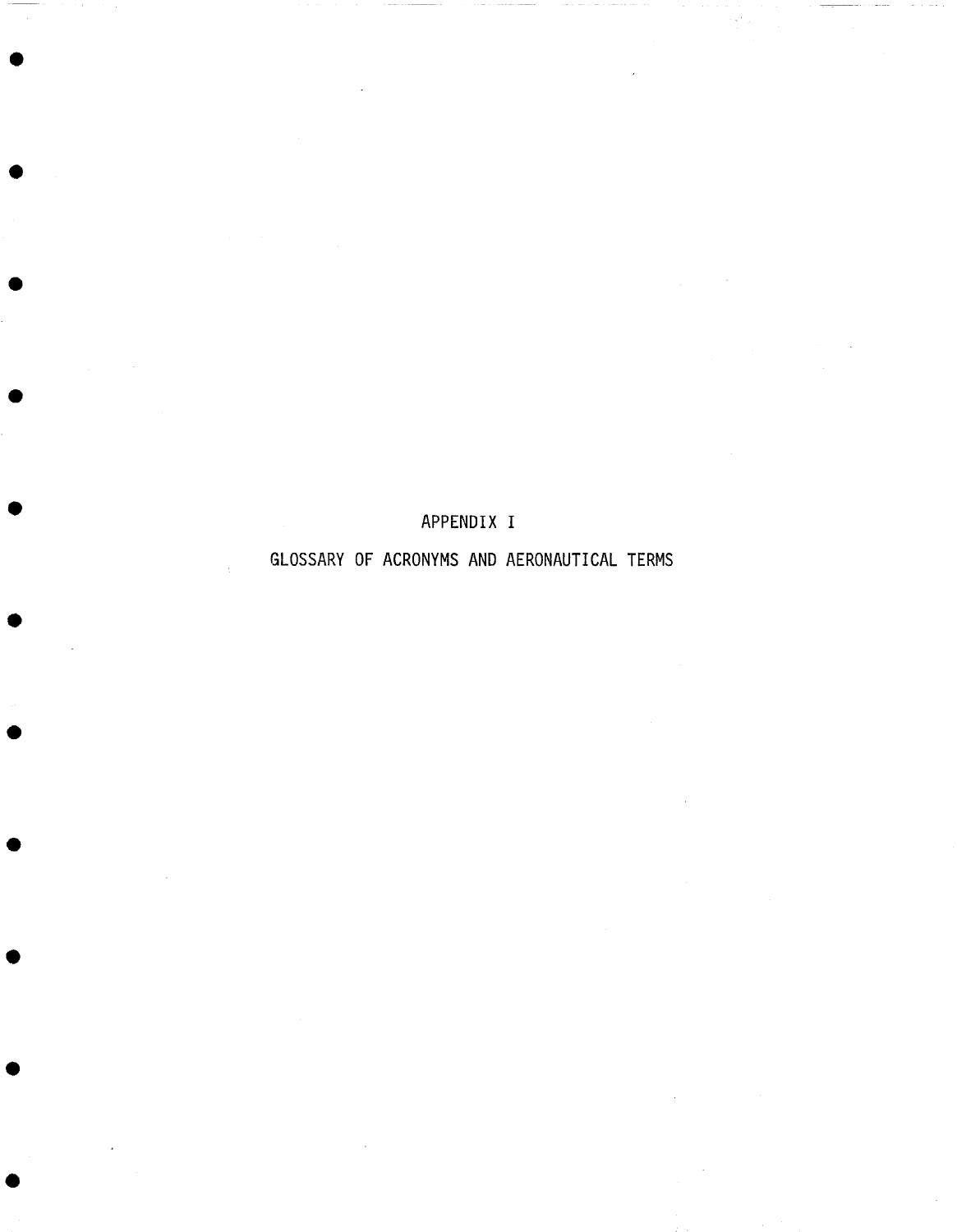## APPENDIX I

## GLOSSARY OF ACRONYMS AND AERONAUTICAL TERMS

AIR CARRIER: A person engaged in air transportation and providing scheduled passenger and/or cargo services; and classified as a certificated interstate air carrier, commuter air carrier, or certificated intra-state air carrier.

AIRCRAFT MOVEMENT: A singular landing or takeoff from an airport.

AIRCRAFT TYPE: Classification of aircraft by one of the following definitions:

> Single-Engine - reciprocating powered fixed wing aircraft having one engine and categorized as having I-3 or more than 4 seats.

> Multi-Engine - reciprocating powered fixed wing craft having more than one engine and categorized as weighing less than or greater than 12,500 pounds maximum gross takeoff weight.

Turboprop - turbine powered fixed wing aircraft having more than one engine and categorized as weighing less than or greater than 12,500 pounds maximum gross takeoff weight.

Turbojet - turbojet or turbofan jet driven fixed wing aircraft having more than one engine.

Rotor - a heavier-than-air aircraft capable of vertical takeoff and landing, deriving its lift from blades revolving about an approximately vertical axis.

ANNUAL INSTRUMENT APPROACHES:

The number of annual approaches to an airport, with intent to land, by an aircraft flying in accordance with an IFR flight plan, when the visibility is less than 3 miles and/or when the ceiling is at or below the minimum initial approach altitude.

BASED AIRCRAFT: Aircraft stationed at an airport on an annual basis.

BASIC UTILITY: This type of airport accommodates about 95 percent of the propeller airplanes under 12,500 pounds.

BUSY HOUR: An average of the activity, either enplanements or aircraft movements, that occur during the two adjacent peak hours.